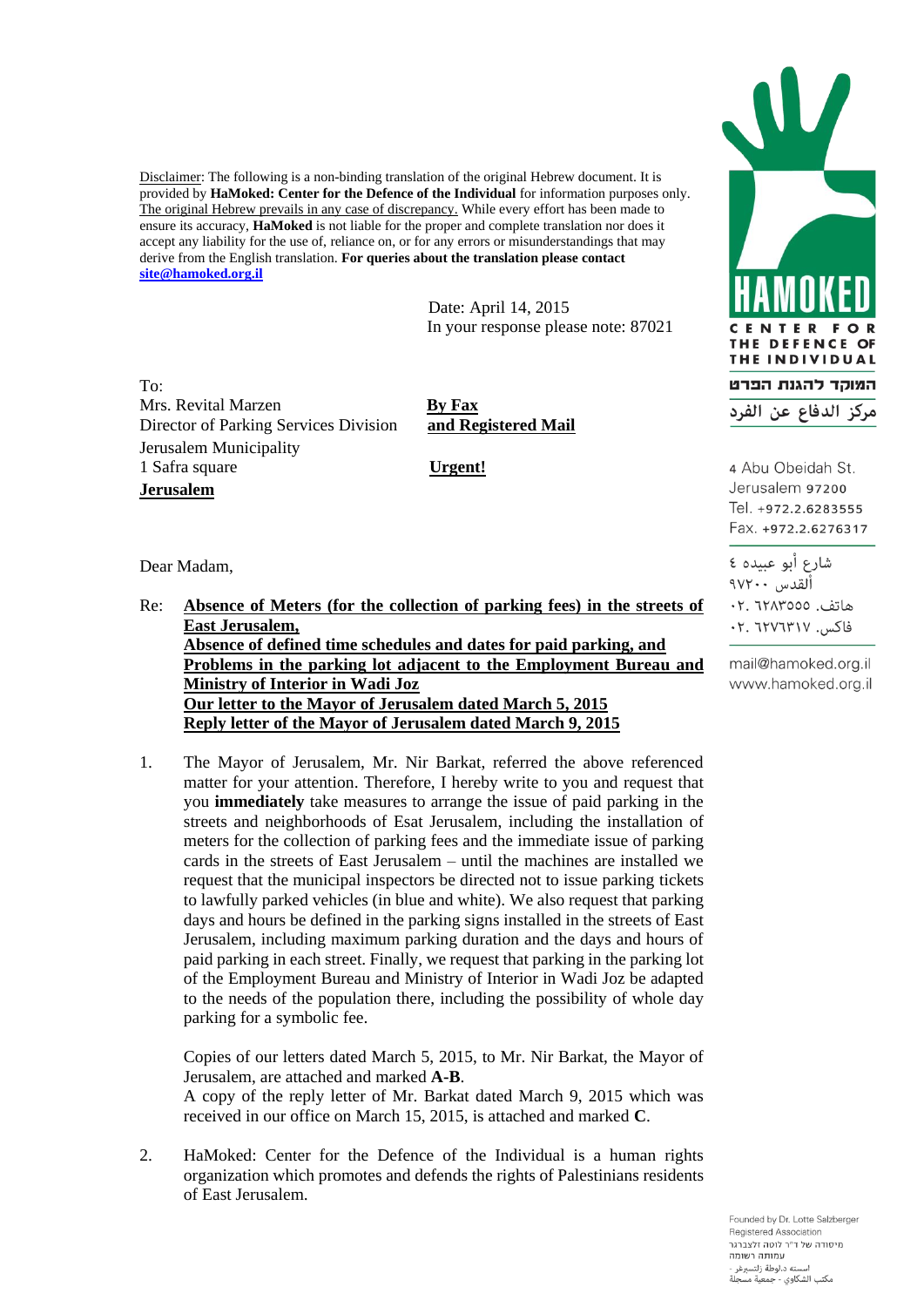## **Absence of meters and substantial details in parking signs in the streets of East Jerusalem**

- 3. Recently, complaints were received in our office, according to which the Municipality of Jerusalem failed to install meters in the streets of East Jerusalem where payment for on-street parking is required, with the exception of one meter near the Postal Authority in Salah a-Din Street – which is valid for a limited area. In addition, the parking signs installed in these streets do not include substantial details regarding parking on site, including maximum parking duration, paid parking days and paid parking hours on street.
- 4. As you know, as of January 1, 2014, the municipality canceled the manual parking cards which until then were sold in stores throughout the city. Consequently, individuals who park on the street must have in their possession an "easypark" card or a parking application through the cellular phone such as "pango". Many East Jerusalem residents cannot afford these options. In addition, these means were intended to **add** parking payment options to residents rather than to cancel the option to pay for parking by meters.
- 5. It should be noted that in the event meters are not operable in West Jerusalem, the municipality inspectors refrain from giving parking tickets until the problem is repaired. However, in the case at hand, despite the absence of meters and absence of defined paid parking times on the parking signs, the municipality inspectors continue to sweepingly issue parking tickets.

## **The parking lot of the Population and Immigration Authority and Employment Bureau in Wadi Joz**

6. Recently, the municipality decided to suddenly change the situation and to charge parking fees in the above mentioned parking lot. Nevertheless, the municipality failed to install there meters. In addition, the parking signs which were installed on scene do not include substantial details, including the times of paid parking.

It should be noted that when a decision was made to charge parking fees in said location, the needs of the local population, which often needs the services of the population office, were not taken into account. Unlike state citizens, residents are required to arrive to the office for child registration, visa renewals and family unification procedure, hearing for center of life substantiation, acquisition of passage tickets before each trip abroad, etc.; the same applies to the employment services.

Also were not taken into account the nature and the duration of waiting for service at the offices, which lingers over many hours from the moment of entry into the building, going through a meticulous security check and then prolonged waiting inside the building until service is rendered by an office employee. Many applicants are forced to park in the lot all day long, having no real ability to exit the building for parking renewal purposes, given the fact that going back in takes a long time as a result of the security checks and the great load, so that people are not willing to take a chance and lose their place on queue. In addition, public reception hours are limited and at a certain point entry to the offices is no longer permitted, until the handling of applicants who have already entered is completed. Charging applicants to the employment bureau or the population bureau with parking fees encumbers and severely harms the weak population of the city.